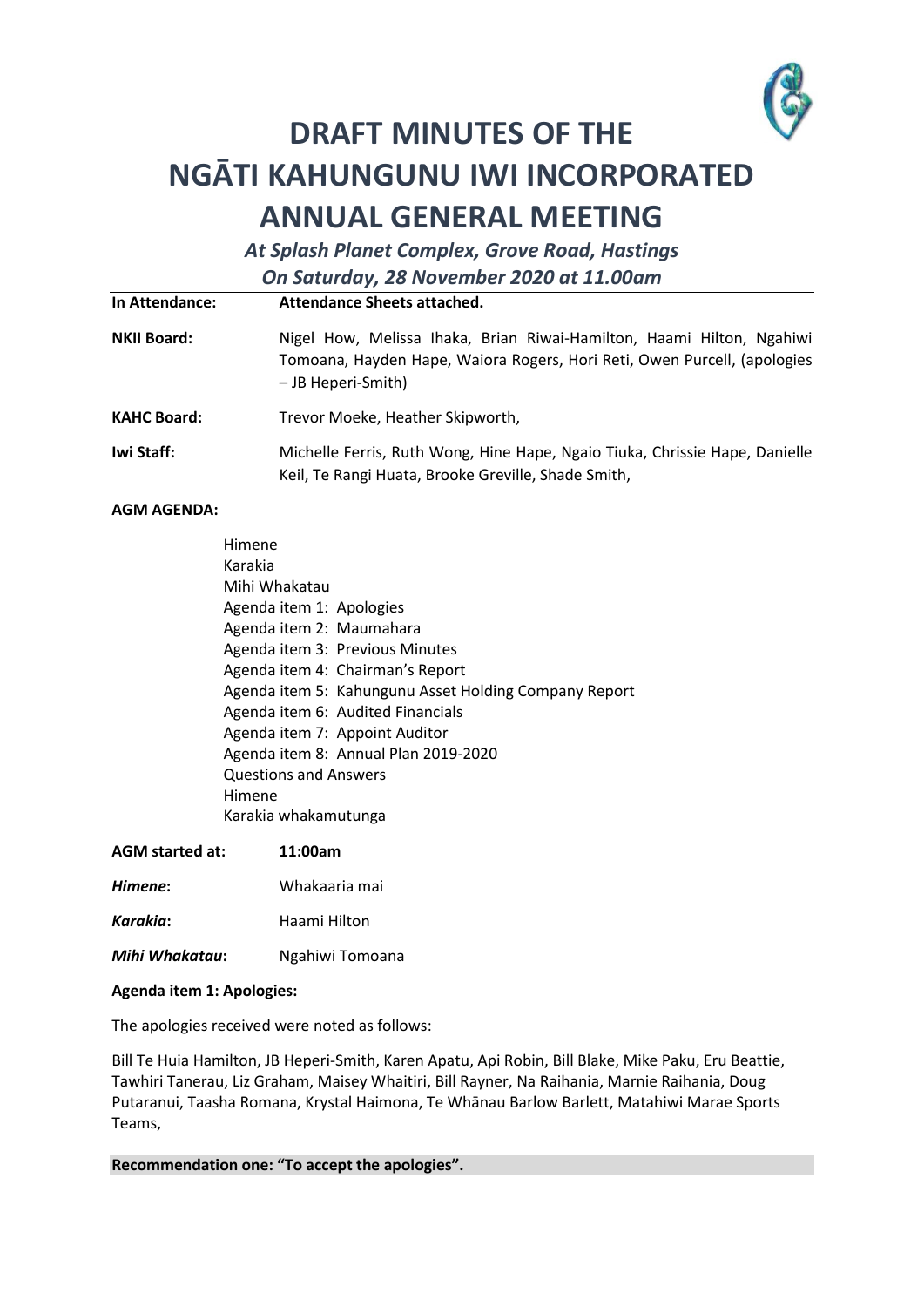**Mover: Waa Harris Seconder: Trevor Moeke Motion carried**

### **Agenda item 2: Maumahara 2020:**

Ngahiwi noted Maumahara being a time to remember those that have passed over the last year. This was shared via a slide presentation in honour of those who had passed during 2019/20.

#### **Agenda item 3: Previous Minutes:**

A summary of the key points from AGM 2019 was shared via the powerpoint presentation. It was also noted that a livestream video was available to verify these minutes.

**Recommendation two: To accept the minutes from the last AGM held 23 November 2019 Mover: Hori Reti Seconder: Marei Apatu Motion carried**

# **Agenda item 4: Chairman's Report**

A presentation of the Chairman's Annual Report 2019-2020 was presented with an overview of key events and activities as follows:

| Date              | <b>Activity</b>                                                              | <b>Beneficiaries</b>   |
|-------------------|------------------------------------------------------------------------------|------------------------|
| <b>July 2019</b>  | 2019-2020 Matariki Calendar delivered                                        | 13,800 members         |
| <b>July 2019</b>  | Ngā Tohu Reo experts acknowledged                                            | 10 recipients          |
| Aug 2019          | Te Reo Ki Tua - Te Reo Māori Symposium & Ngā Tohu Reo Awards                 | 1,000 members          |
| Aug 2019          | Koroneihana celebrations                                                     | 150 rangatahi          |
| Aug 2019          | Hosted National Iwi Leaders Forum & economic summit                          | 180 iwi leaders        |
| Aug 2019          | Kahungunu Candidates in Local Elections                                      | 39 candidate positions |
| Oct 2019          | Te Kura Reo o Ngāti Kahungunu                                                | 200 members            |
| Nov 2019          | 14 <sup>th</sup> AGM Pā Sports - Kai Hau Kai lunch and vegetables given away | 5,000 members          |
| Feb 2020          | Kahungunu Waitangi Day Celebrations                                          | 5,000 people           |
| Feb 2020          | Regional Kapa Haka Competition hosted in Kahungunu ki Wairarapa              | Whopping 14 teams      |
| Jun 2020          | Benefits to Members - scholarship grants                                     | 102 iwi members        |
| All year          | Benefits to Members - sponsorship grants                                     | 125 members and groups |
| All year          | Newly registered iwi members                                                 | 2973 members           |
| All year          | Tangihanga - Pataka Fish given to whanau                                     | 97 whānau              |
| Mar $-$ June 2020 | <b>COVID Communities supported</b>                                           | Overwhelming           |

**Recommendation Three: To accept the Chairman's Annual Report 2019-2020. Mover: Waa Harris Seconder: Heke Huata Motion carried**

#### **Agenda item 5: KAHC Report**

Trevor Moeke (Chairman of the Kahungunu Asset Holding Company) gave a brief report of the progression of the Kahungunu Assets and Companies. The investment was reported as follows: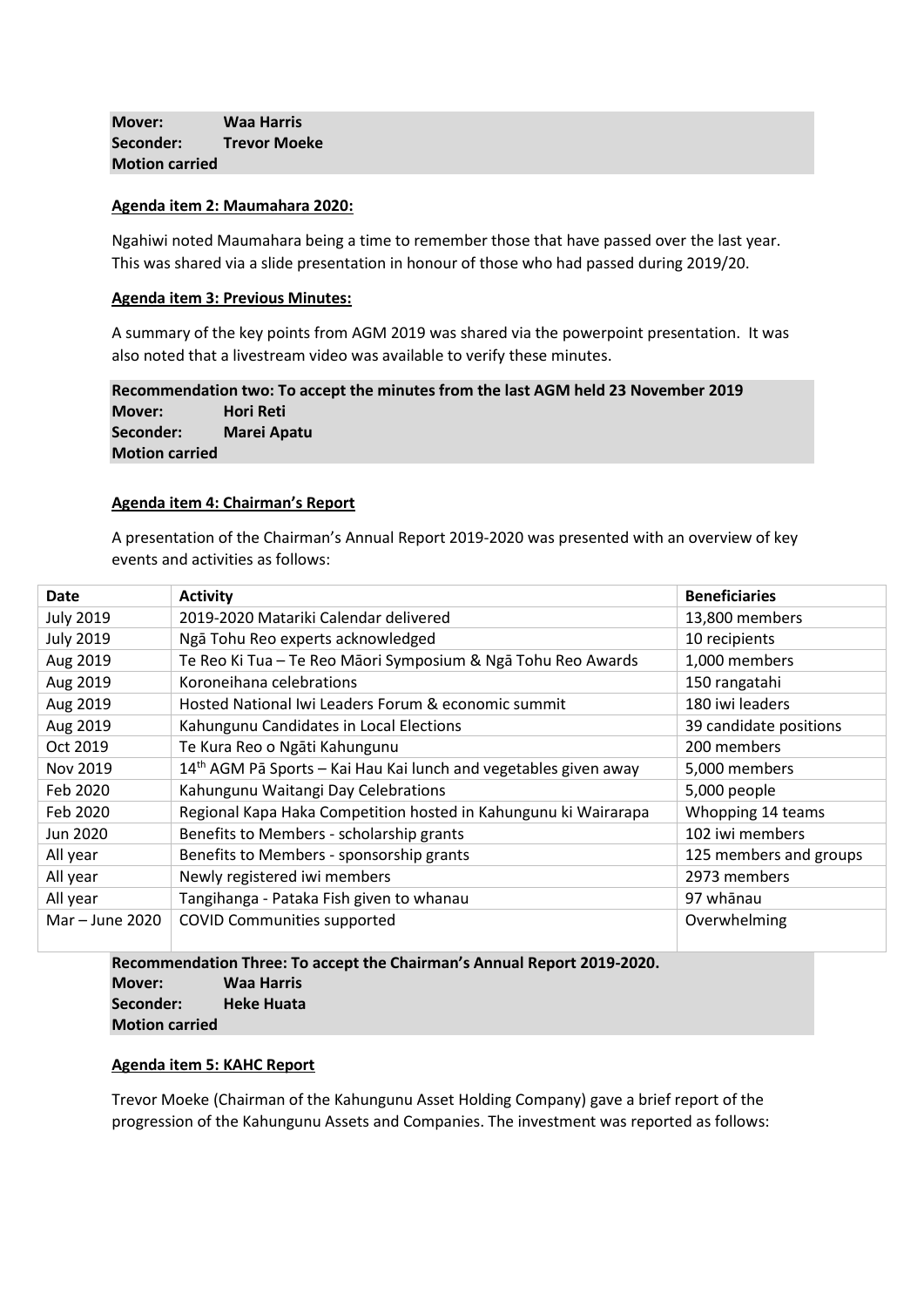| Takitimu<br>Seafoods           | \$3.5M loss                                        |
|--------------------------------|----------------------------------------------------|
| Pania Reef<br><b>Fisheries</b> | \$470k profit                                      |
| Tautane<br>Station             | Purchase 2013 \$16.8m<br>Valuation 2020 \$25.8m    |
| Quota Lease<br>Value           | Affected by COVID-19                               |
| Kahutia<br>Limited             | Partnership with Hineuru &<br><b>Tangoio South</b> |
| K <sub>3</sub>                 | Coming up 2020 - 2021                              |

| Total Assets 2019        | \$77,977,790 |
|--------------------------|--------------|
| <b>Total Assets 2020</b> | \$87,209,477 |
| NKII Dividend 2019       | \$2,355,000  |
| NKII Dividend 2020       | \$2,655,000  |
| Return on Equity 7.4%    |              |
|                          |              |

# **Recommendation Four: To accept the KAHC Annual Report 2019-2020 Mover: Matuakore Hook Seconder: Kara Kire Motion carried**

# **Agenda item 6: Audited Financials**

Chief Executive Chrissie Hape presented the financials in a summary as follows, however further detail was available in the Annual Report booklet with a full set of accounts available on request from Ruth Wong – Smart Services Director.

# **Ngāti Kahungunu Iwi Incorporated (Parent)**

| Income          | \$3,954,640 |
|-----------------|-------------|
| <b>Expenses</b> | \$3,682,637 |

• **Net Deficit \$ 272,003**

**Recommendation five: To accept the Audited Financial Statements 2019-2020. Mover: Melissa Ihaka Seconder: Tangiwai Newton Motion carried**

# **Agenda item 7: Appoint Auditor**

Ngāti Kahungunu Iwi appointed the Crowe Horwath as the Auditor for the 2020-2021 year.

**Recommendation six: To re-appoint Crowe Horwath as the Auditor for the 2020-21 financial year. Mover: Tangiwai Newton Seconder: Waiariki Davis**